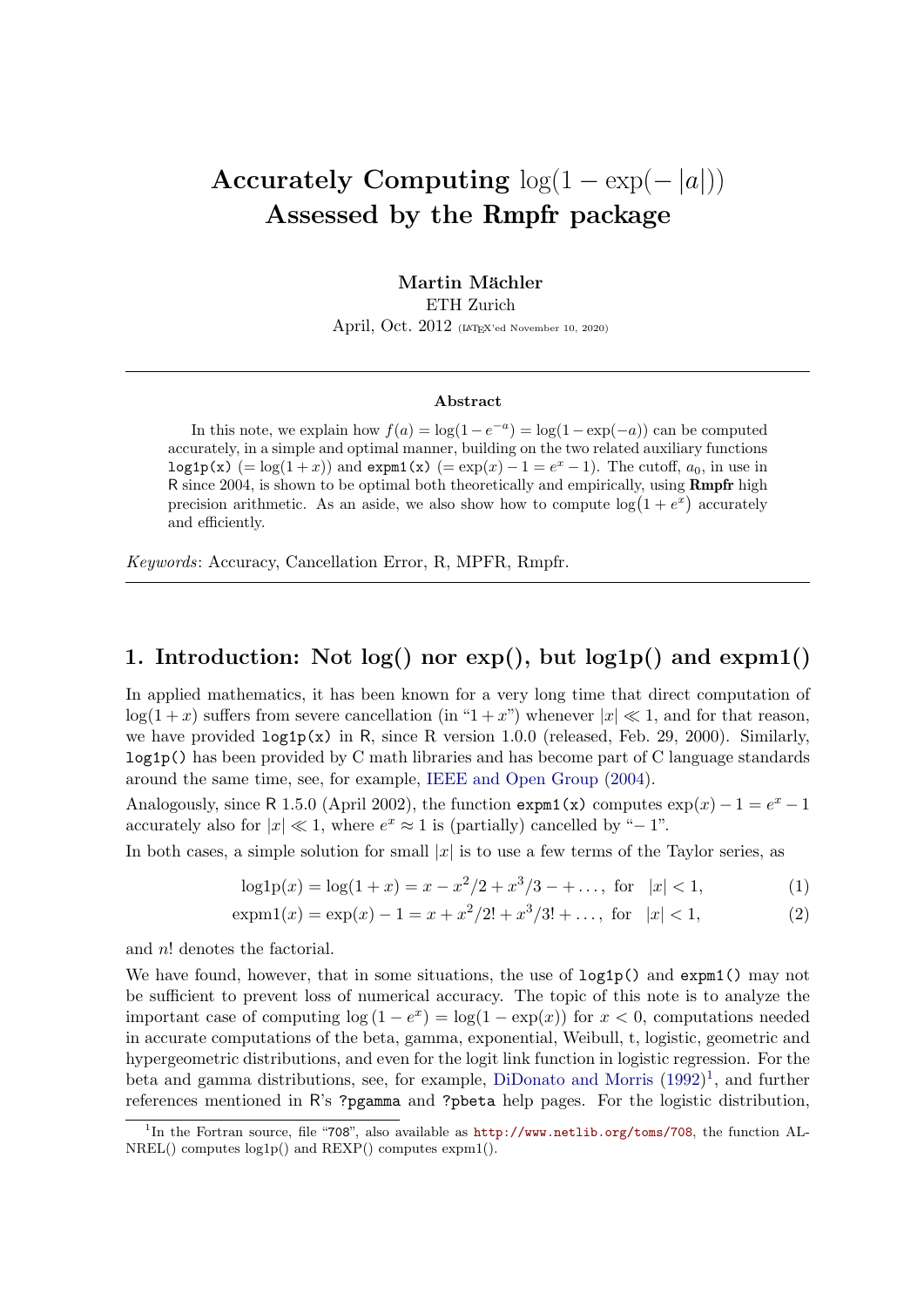$F_L(x) = \frac{e^x}{1+e^x}$  $\frac{e^x}{1+e^x}$ , the inverse, aka quantile function is  $q_L(p) = \log(t)(p) := \log \frac{p}{1-p}$ . If the argument p is provided on the log scale,  $\tilde{p} := \log p$ , hence  $\tilde{p} \leq 0$ , we need

$$
\text{qlogis}(\tilde{p}, \text{ log.p} = \text{TRUE}) = q_L(e^{\tilde{p}}) = \text{logit}(e^{\tilde{p}}) = \text{log}\frac{e^{\tilde{p}}}{1 - e^{\tilde{p}}} = \tilde{p} - \text{log}\left(1 - e^{\tilde{p}}\right),\tag{3}
$$

and the last term is exactly the topic of this note.

# 2.  $log1p()$  and  $expm1()$  for  $log(1 - exp(x))$

Contrary to what one would expect, for computing  $\log(1-e^x) = \log(1-\exp(x))$  for  $x < 0$ , neither

<span id="page-1-1"></span><span id="page-1-0"></span>
$$
log(1 - exp(x)) = log(-expm1(x)), \quad nor \tag{4}
$$

$$
log(1 - exp(x)) = log1p(-exp(x)),
$$
\n(5)

are uniformly sufficient for numerical evaluation. In [\(5\)](#page-1-0), when x approaches 0,  $\exp(x)$ approaches 1 and  $log1p(-exp(x))$  loses accuracy. In [\(4\)](#page-1-1), when x is large, expm1(x) approaches −1 and similarly loses accuracy. Because of this, we will propose to use a function log1mexp(x) which uses either expm1 [\(4\)](#page-1-1) or log1p [\(5\)](#page-1-0), where appropriate. Already in R 1.9.0 [\(R Development Core Team](#page-8-1)  $(2004)$ ), we have defined the macro  $R_{D_{\text{L}}LExp(x)}$  to provide these two cases automatically<sup>[2](#page-1-2)</sup>.

To investigate the accuracy losses empirically, we make use of the R package [Rmpfr](http://CRAN.R-project.org/package=Rmpfr) for arbitrarily accurate numerical computation, and use the following simple functions:

```
R> library(Rmpfr)
R> t3.l1e <- function(a)
  {
      c(\text{def} = \log(1 - \exp(-a)),expm1 = log( -expm1(-a)),
        log1p = log1p(-exp(-a)))
  }
R> ##' The relative Error of log1mexp computations:
R> relE.l1e <- function(a, precBits = 1024) {
      stopifnot(is.numeric(a), length(a) == 1, precBits > 50)
      da <- t3.l1e(a) ## double precision
      a. <- mpfr(a, precBits=precBits)
      ## high precision *and* using the correct case:
      mMa <- if(a <= log(2)) log(-expm1(-a.)) else log1p(-exp(-a.))
      structure(as.numeric(1 - da/mMa), names = names(da))
  }
```
where the last one,  $relEu11e()$  computes the relative error of three different ways to compute  $log(1 - exp(-a))$  for positive a (instead of computing  $log(1 - exp(x))$  for negative x).

```
R> a.s <- 2^seq(-55, 10, length = 256)
R> ra.s <- t(sapply(a.s, relE.l1e))
R> cbind(a.s, ra.s) # comparison of the three approaches
            a.s def expm1 log1p
 [1,] 2.7756e-17 -Inf -7.9755e-17 -Inf
```
<span id="page-1-2"></span> $^{2}$ look for "log(1-exp(x))" in <http://svn.r-project.org/R/branches/R-1-9-patches/src/nmath/dpq.h>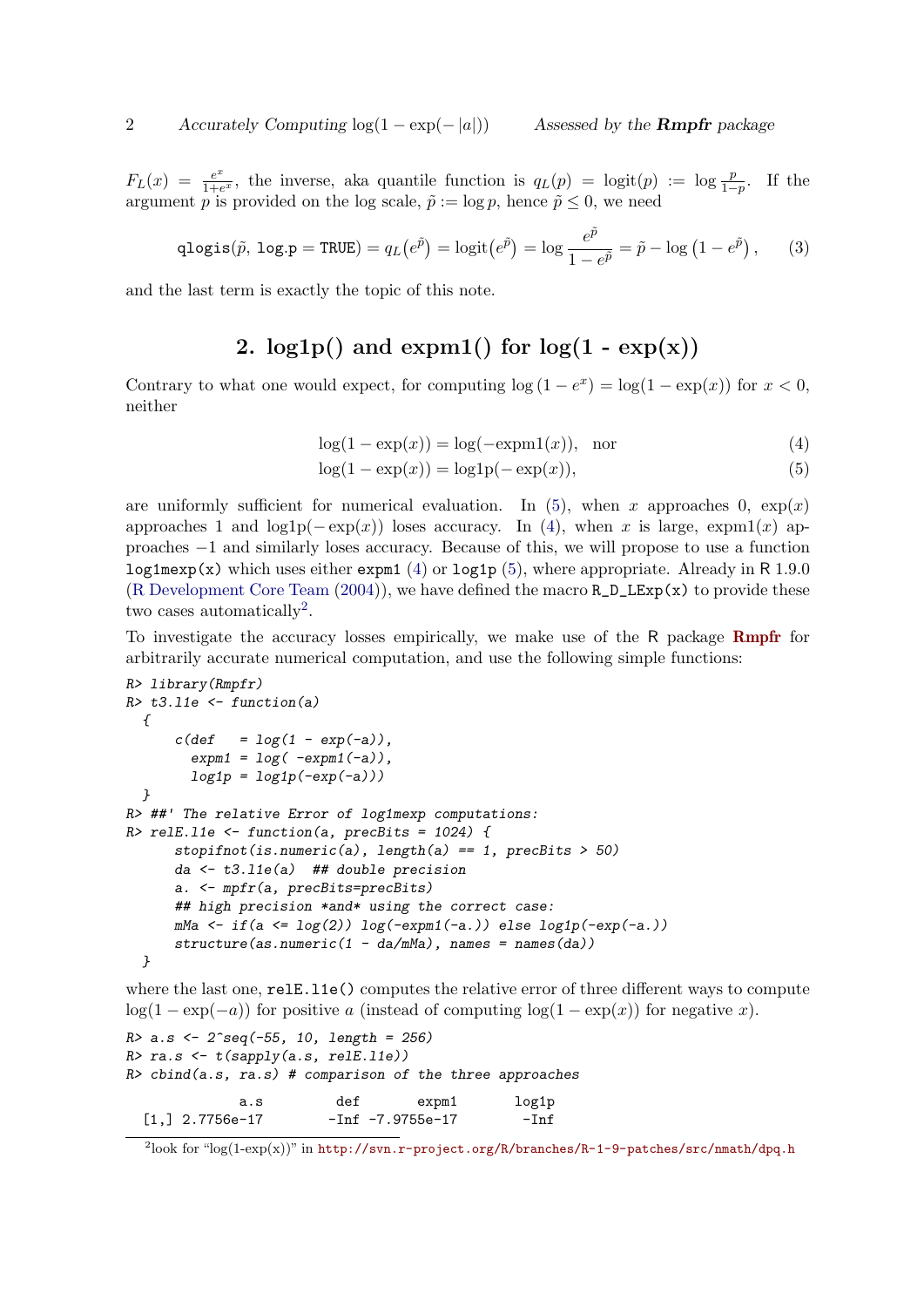```
[2,] 3.3119e-17 -Inf -4.9076e-17 -Inf[3,] 3.9520e-17 -Inf -7.8704e-17 -Inf
 [4,] 4.7157e-17 -Inf -4.5998e-17 -Inf
 [5,] 5.6271e-17 1.8162e-02 -7.3947e-17 1.8162e-02
 [6,] 6.7145e-17 1.3504e-02 -4.4921e-17 1.3504e-02
 [7,] 8.0121e-17 8.8009e-03 -1.2945e-17 8.8009e-03
 .......
 .......
[251,] 4.2329e+02 1.0000e+00 1.0000e+00 -3.3151e-17
[252,] 5.0509e+02 1.0000e+00 1.0000e+00 2.9261e-17
[253,] 6.0270e+02 1.0000e+00 1.0000e+00 1.7377e-17
[254,] 7.1917e+02 1.0000e+00 1.0000e+00 -4.7269e-12
[255,] 8.5816e+02 1.0000e+00 1.0000e+00 1.0000e+00
[256,] 1.0240e+03 1.0000e+00 1.0000e+00 1.0000e+00
```
This is revealing: Neither method, log1p or expm1, is uniformly good enough. Note that for large  $a$ , the relative errors evaluate to 1. This is because all three double precision methods give 0, *and* that is the best approximation in double precision (but not in higher mpfr precision), hence no problem at all, and we can restrict ourselves to smaller  $a$  (smaller than about 710, here).

What about really small a's? Note here that

*R> t3.l1e(1e-20)* def expm1 log1p  $-Inf$   $-46.052$   $-Inf$ *R> as.numeric(t3.l1e(mpfr(1e-20, 256)))*

 $[1]$  -46.052 -46.052 -46.052

both the default and the log1p method return -Inf, so, indeed, the expm1 method is absolutely needed here.

Figure [1](#page-3-0) visualizes the relative errors<sup>[3](#page-2-0)</sup> of the three methods. Note that the default basically gives the maximum of the two methods' errors, whereas the final log1mexp() function will have (approximately) minimal error of the two.

```
R> matplot(a.s, abs(ra.s), type = "l", log = "xy",
          col=cc, lty=lt, lwd=ll, xlab = "a", ylab = "", axes=FALSE)
R> legend("top", leg, col=cc, lty=lt, lwd=ll, bty="n")
R> draw.machEps <- function(alpha.f = 1/3, col = adjustcolor("black", alpha.f)) {
     abline(h = .Machine$double.eps, col=col, lty=3)
      axis(4, at=.Machine$double.eps, label=quote(epsilon[c]), las=1, col.axis=col)
  }
R> eaxis(1); eaxis(2); draw.machEps(0.4)
```
In Figure [2](#page-4-0) below, we zoom into the region where all methods have about the same (good) accuracy. The region is the rectangle defined by the ranges of a. and ra2:

```
R> a. <- (1:400)/256
R> ra <- t(sapply(a., relE.l1e))
R> ra2 <- ra[,-1]
```
In addition to zooming in Figure [1,](#page-3-0) we want to smooth the two curves, using a method

<span id="page-2-0"></span><sup>&</sup>lt;sup>3</sup>Absolute value of relative errors,  $|(\hat{f}(a) - f(a))/f(a)| = |1 - \hat{f}(a)/f(a)|$ , where  $f(a) = \log 1$  mexp(a) [\(7\)](#page-4-1) is computed accurately by a  $1024$  bit Rmpfr computation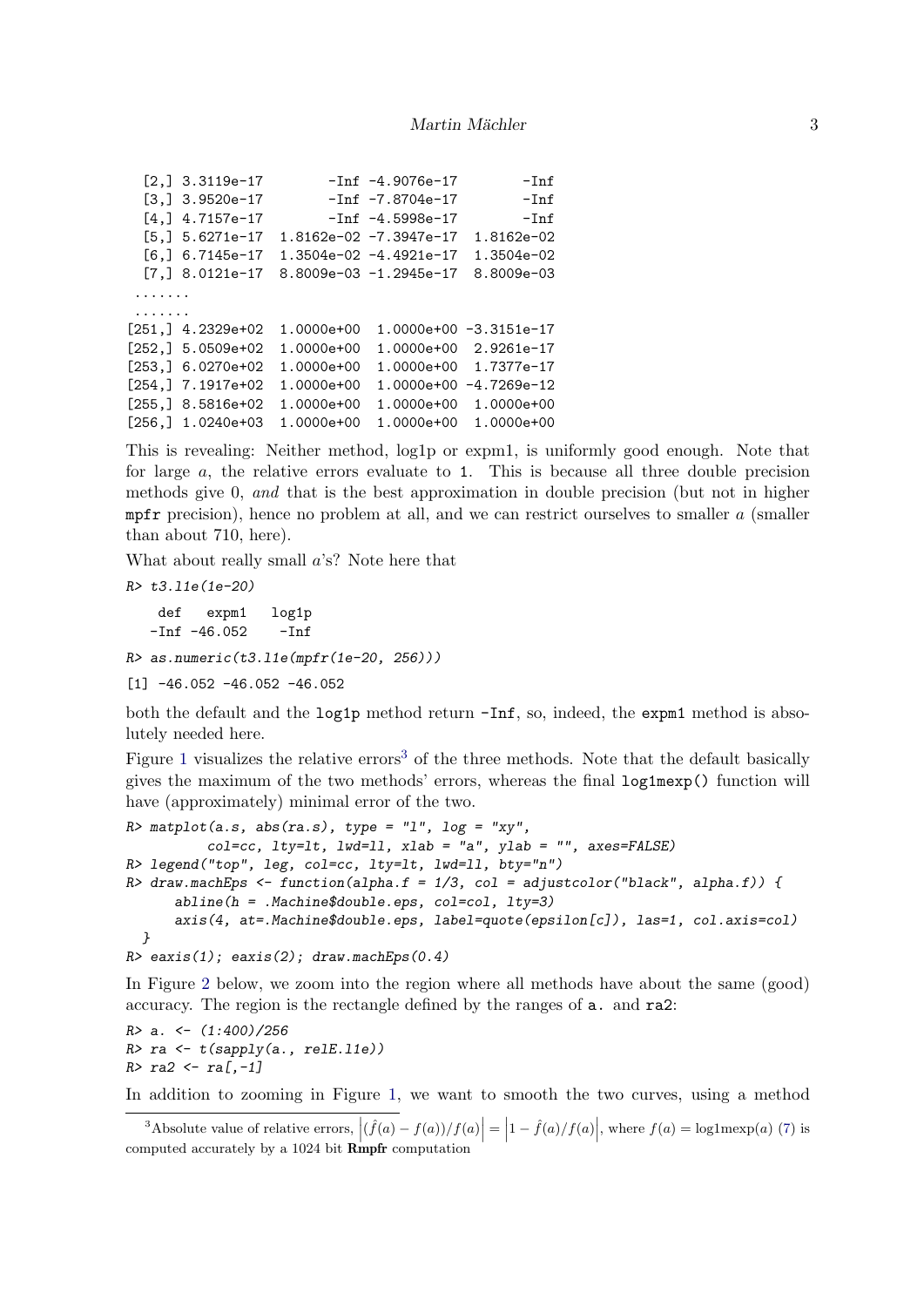

<span id="page-3-0"></span>Figure 1: Relative errors<sup>\*</sup> of the default,  $log(1 - e^{-a})$ , and the two methods "expm1" log( $-e^{\exp(-a)}$ ) and "log1p" log1p( $-e^{\exp(-a)}$ ). Figure [2](#page-4-0) will be a zoom into the gray rectangular region where all three curves are close.

assuming approximately normal errors. Notice however that neither the original, nor the log-transformed values have approximately symmetric errors, so we use MASS::boxcox() to determine the "correct" power transformation,

```
R> da <- cbind(a = a., as.data.frame(ra2))
R> library(MASS)
R> bc1 <- boxcox(abs(expm1) ~ a, data = da, lambda = seq(0,1, by=.01), plotit=.plot.BC)
R> bc2 <- boxcox(abs(log1p) \tilde{a}, data = da, lambda = seq(0,1, by=.01), plotit=.plot.BC)
R> c(with(bc1, x[which.max(y)]),
    with(bc2, x[which.max(y)]))## optimal powers
[1] 0.38 0.30
R> ## ==> taking ^ (1/3) :
R> s1 <- with(da, smooth.spline(a, abs(expm1)^(1/3), df = 9))
R> s2 <- with(da, smooth.spline(a, abs(log1p)^(1/3), df = 9))
```
i.e, the optimal boxcox exponent turns out to be close to  $\frac{1}{3}$ , which we use for smoothing in a "zoom–in" of Figure [1.](#page-3-0) Then, the crossover point of the two curves already suggests that the cutoff,  $a_0 = \log 2$  is empirically very close to optimal.

*R> matplot(a., abs(ra2), type = "l", log = "y", # ylim = c(-1,1)\*1e-12, col=cc[-1], lwd=ll[-1], lty=lt[-1],*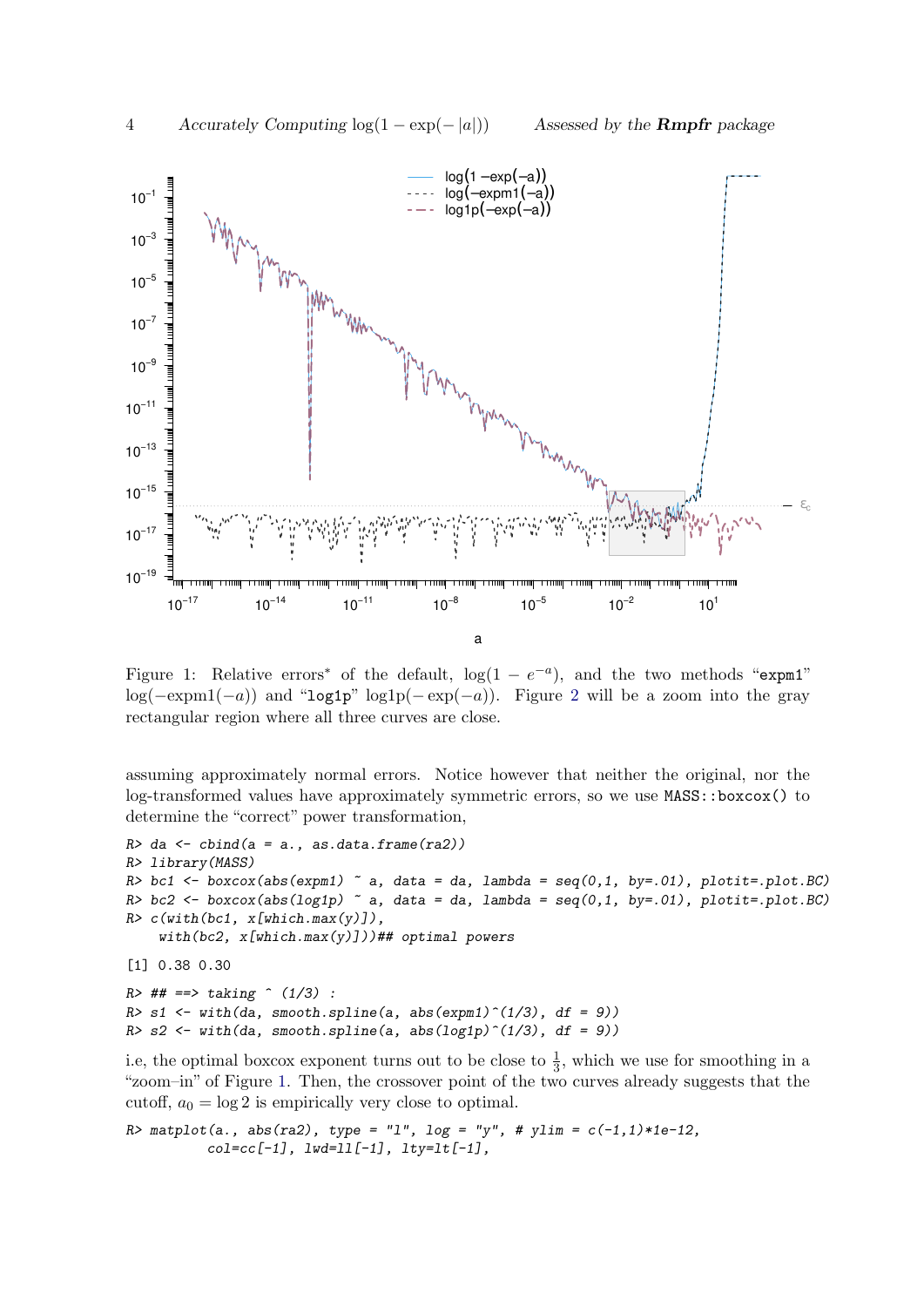

<span id="page-4-0"></span>Figure 2: A "zoom in" of Figure [1](#page-3-0) showing the region where the two basic methods, "expm1" and "log1p" switch their optimality with respect to their relative errors. Both have small relative errors in this region, typically below  $\varepsilon_c$  := . Machine\$double.eps =  $2^{-52} \approx 2.22 \cdot 10^{-16}$ . The smoothed curves indicate crossover close to  $a = a_0 := \log 2$ .

Why is it very plausible to take  $a_0 := \log 2$  as approximately optimal cutoff? Already from Figure [2,](#page-4-0) empirically, an optimal cutoff  $a_0$  is around 0.7. We propose to compute

<span id="page-4-1"></span>
$$
f(a) = \log(1 - e^{-a}) = \log(1 - \exp(-a)), \quad a > 0,
$$
\n(6)

by a new method or function  $\texttt{log1mexp(a)}$ . It needs a cutoff  $a_0$  between choosing expm1 for  $0 < a \le a_0$  and log1p for  $a > a_0$ , i.e.,

$$
f(a) = \log 1 \text{mexp}(a) := \begin{cases} \log(-\text{expm1}(-a)) & 0 < a \le a_0 \ \ (:= \log 2 \approx 0.693) \\ \log 1 \text{p}(-\text{exp}(-a)) & a > a_0. \end{cases} \tag{7}
$$

The mathematical argument for choosing  $a_0$  is quite simple, at least informally: In which situations does  $1 - e^{-a}$  loose bits (binary digits) *entirely independently* of the computational algorithm? Well, as soon as it "spends" bits just to store its closeness to 1. And that is as soon as  $e^{-a} < \frac{1}{2} = 2^{-1}$ , because then, at least one bit cancels. This however is equivalent to  $-a < \log(2^{-1}) = -\log(2)$  or  $a > \log 2 =: a_0$ .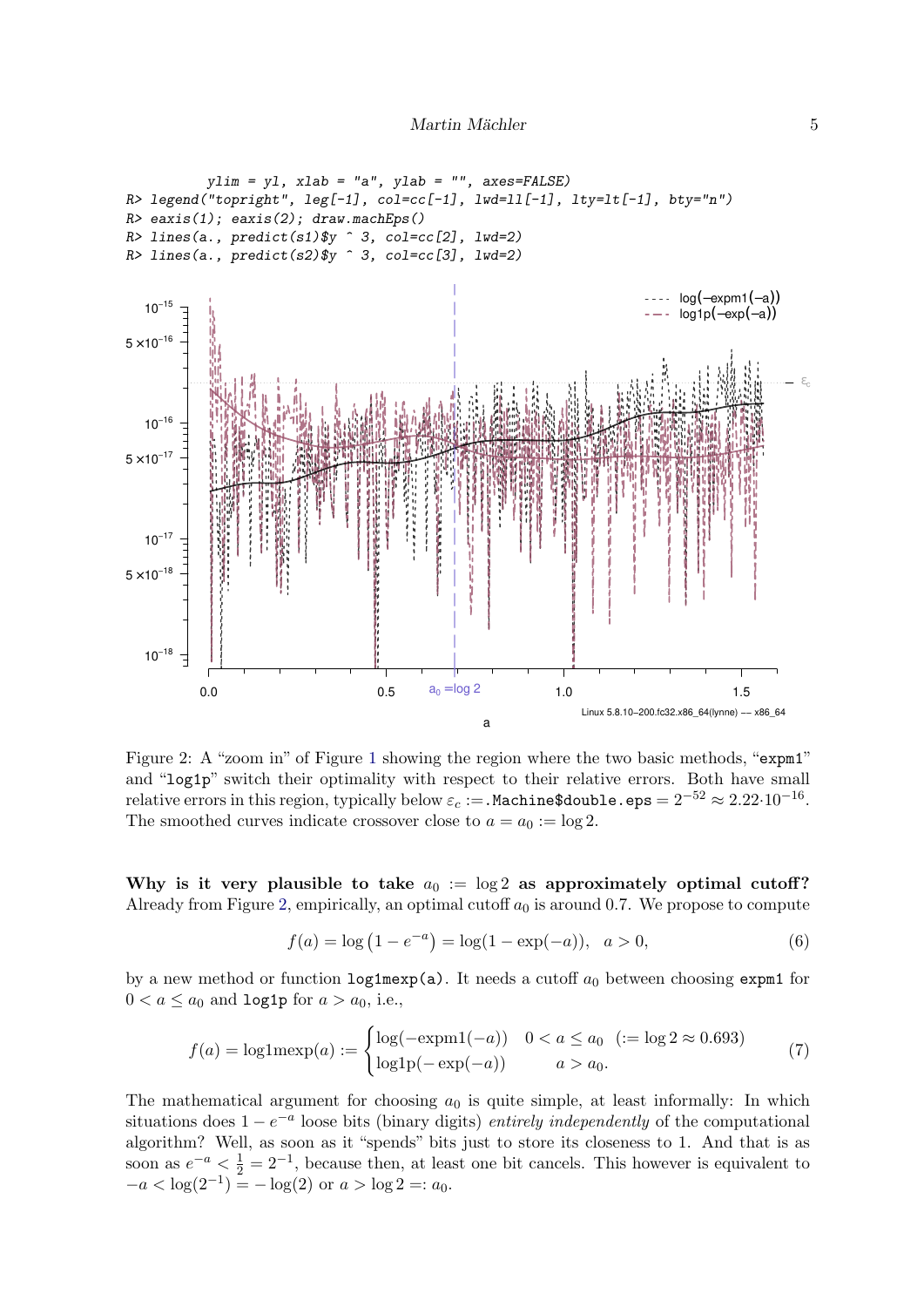# 3. Computation of  $log(1+exp(x))$

Related to  $log(1 - e^{-a})$  is the log survival function of the logistic distribution  $log(1 - F_L(x)) = log \frac{1}{1 + e^x} = -log(1 + e^x) = -g(x)$ , where

$$
g(x) := \log(1 + e^x) = \log 1 p(e^x),
$$
\n(8)

which has a "+"" instead of a "−", compared to log1mexp, and is easier to analyze and compute, its only problem being large x's where  $e^x$  overflows numerically.<sup>[4](#page-5-0)</sup> As  $g(x) = \log(1 +$  $(e^x) = \log(e^x(e^{-x} + 1)) = x + \log(1 + e^{-x}),$  we see from [\(1\)](#page-0-1) that

$$
g(x) = x + \log(1 + e^{-x}) = x + e^{-x} + \mathcal{O}((e^{-x})^2),\tag{9}
$$

for  $x \to \infty$ . Note further, that for  $x \to -\infty$ , we can simplify  $g(x) = \log(1 + e^x)$  to  $e^x$ .

A simple picture quickly reveals how different approximations behave, where we have used uniroot() to determine the zero crossing, but will use slightly simpler cutoffs  $x_0 = 37, x_1$ and  $x_2$ , in [\(10\)](#page-6-0) below:

```
R> ## Find x0, such that exp(x) =.= g(x) for x < x0 :
R> f0 <- function(x) { x <- exp(x) - log1p(exp(x))x[x==0] <- -1 ; x }
R> u0 <- uniroot(f0, c(-100, 0), tol=1e-13)
R> str(u0, digits=10)
List of 5
$ root : num -36.39022698
 $ f.root : num 2.465190329e-32
 $ iter : int 81
 $ init.it : int NA
 $ estim.prec: num 7.815970093e-14
R> x0 <- u0[["root"]] ## -36.39022698 --- note that ~= \log(\eps_C)
R> all.equal(x0, -52.5 * log(2), tol=1e-13)
[1] TRUE
R> ## Find x1, such that x + exp(-x) =.= g(x) for x > x1 :
R> f1 <- function(x) { x <- (x + exp(-x)) - log1p(exp(x))
                    x[x==0] <- -1 ; x }
R> u1 <- uniroot(f1, c(1, 20), tol=1e-13)
R> str(u1, digits=10)
List of 5
 $ root : num 16.40822612
 $ f.root : num 3.552713679e-15
 $ iter : int 18
 $ init.it : int NA
$ estim.prec: num 5.684341886e-14
R> x1 <- u1[["root"]] ## 16.408226
R> ## Find x2, such that x =.= g(x) for x > x2 :
R> f2 <- function(x) { x <- log1p(exp(x)) - x ; x[x==0] <- -1 ; x }
R> u2 <- uniroot(f2, c(5, 50), tol=1e-13)
R> str(u2, digits=10)
```
<span id="page-5-0"></span><sup>4</sup>Indeed, for  $x = 710$ ,  $-g(x) = \log(1 - F_L(x)) =$  plogis(710, lower=FALSE, log.p=TRUE), underflowed to -Inf in R versions before 2.15.1 (June 2012) from when on [\(10\)](#page-6-0) has been used.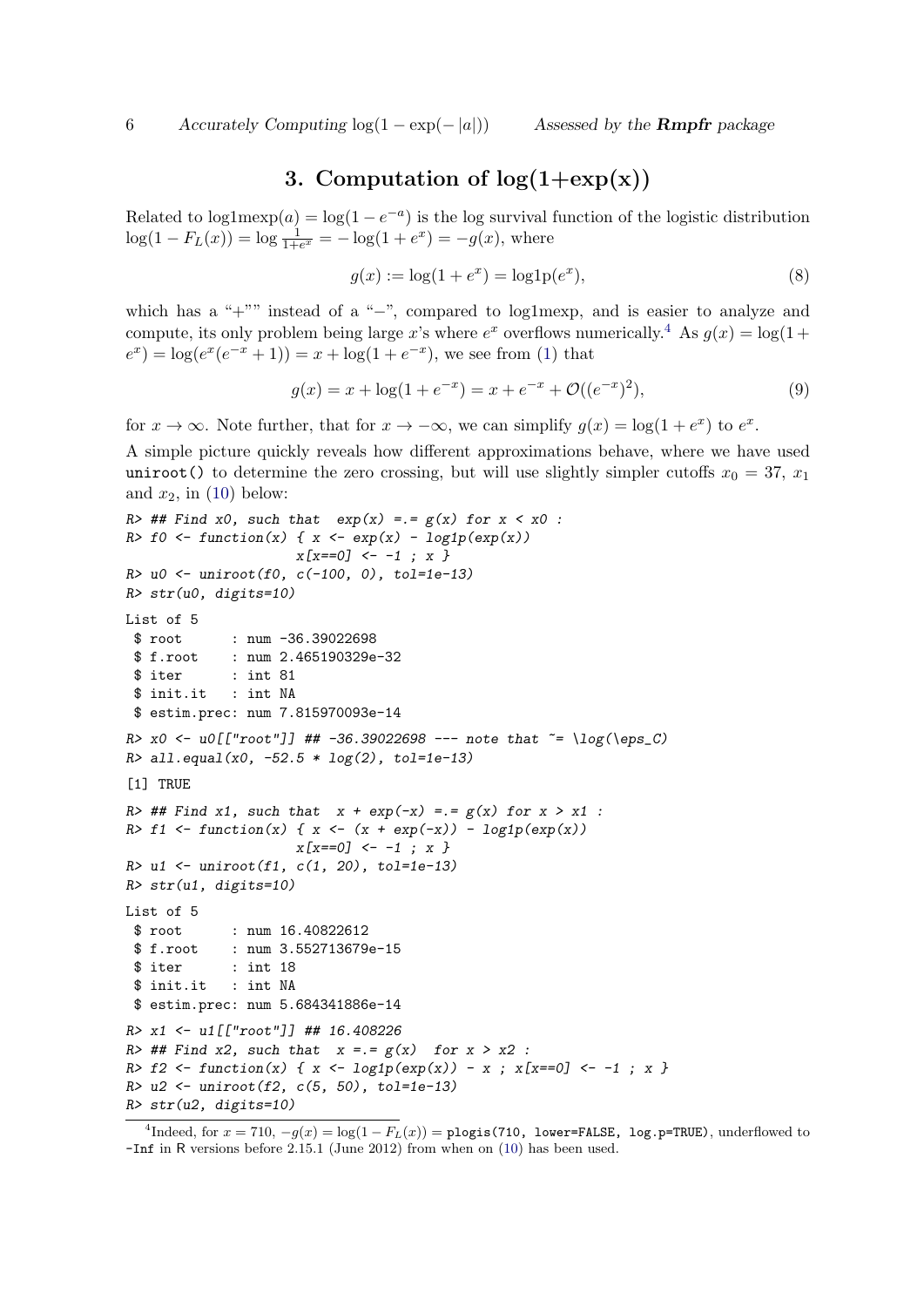```
List of 5
 $ root : num 33.2783501
 $ f.root : num 7.105427358e-15
 $ iter : int 9
 $ init.it : int NA
 $ estim.prec: num 6.394884622e-14
R> x2 <- u2[["root"]] ## 33.27835
R> par(mfcol= 1:2, mar = c(4.1,4.1,0.6,1.6), mgp = c(1.6, 0.75, 0))
R> curve(x+exp(-x) - log1p(exp(x)), 15, 25, n=2^11); abline(v=x1, lty=3)
R> curve(log1p(exp(x)) - x, 33.1, 33.5, n=2^10); abline(v=x2, lty=3)
x + exp(-x) - log 1p(exp(x))<br>
2e-14<br>
4e-140e+00 2e−14 4e−14
                                                              0e+00 2e−15 4e−15 6e−15
                                                             6e-1(x) dxe) dr = log1 − (x) dxe + x
                                                            pq1p(exp(x)) - xlog1p(exp(x)) − x
```
Using double precision arithmetic, a fast and accurate computational method is to use

 $\exp(x)$   $x \leq -37$ 

x  $x > x_2$ ,

 $log1p(exp(x))$  – 37 <  $x \leq x_1 := 18$ ,  $x + \exp(-x)$   $x_1 < x \le x_2 := 33.3$ ,

 $\sqrt{ }$  $\int$ 

 $\overline{\mathcal{L}}$ 

where only the cutoff  $x_1 = 18$  is important and the other cutoffs just save computations.<sup>[5](#page-6-1)</sup> Figure [3](#page-7-1) visualizes the relative errors of the careless "default",  $\log(1+e^x)$ , its straightforward correction  $log 1p(e^x)$ , the intermediate approximation  $x + e^{-x}$ , and the large  $x (= x)$ , i.e., the methods in [\(10\)](#page-6-0), depicting that the (easy to remember) cutoffs  $x_1$  and  $x_2$  in (10) are valid. Note that the default method is fully accurate on this x range and only problematic when  $e^x$ begins to overflow, i.e.,  $x > e_{\text{Max}}$ , which is

*R> (eMax <- .Machine\$double.max.exp \* log(2))*

16 18 20 22 24

x

 $\hat{g}(x) = \log \mathrm{lpexp}(x) :=$ 

```
[1] 709.78
```

```
R> exp(eMax * c(1, 1+1e-15))
```

```
[1] 1.7977e+308 Inf
```
where we see that indeed  $e_{\text{Max}} = e$ Max is the maximal exponent without overflow.

### 4. Conclusion

We have used high precision arithmetic (R package  $Rmpfr$ ) to empirically verify that com-

<span id="page-6-0"></span>(10)

33.1 33.2 33.3 33.4 33.5

x

<span id="page-6-1"></span><sup>&</sup>lt;sup>5</sup>see plot curve(log1p(exp(x)) - x, 33.1, 33.5, n=2^10) above, revealing a somewhat fuzzy cutoff  $x_2$ .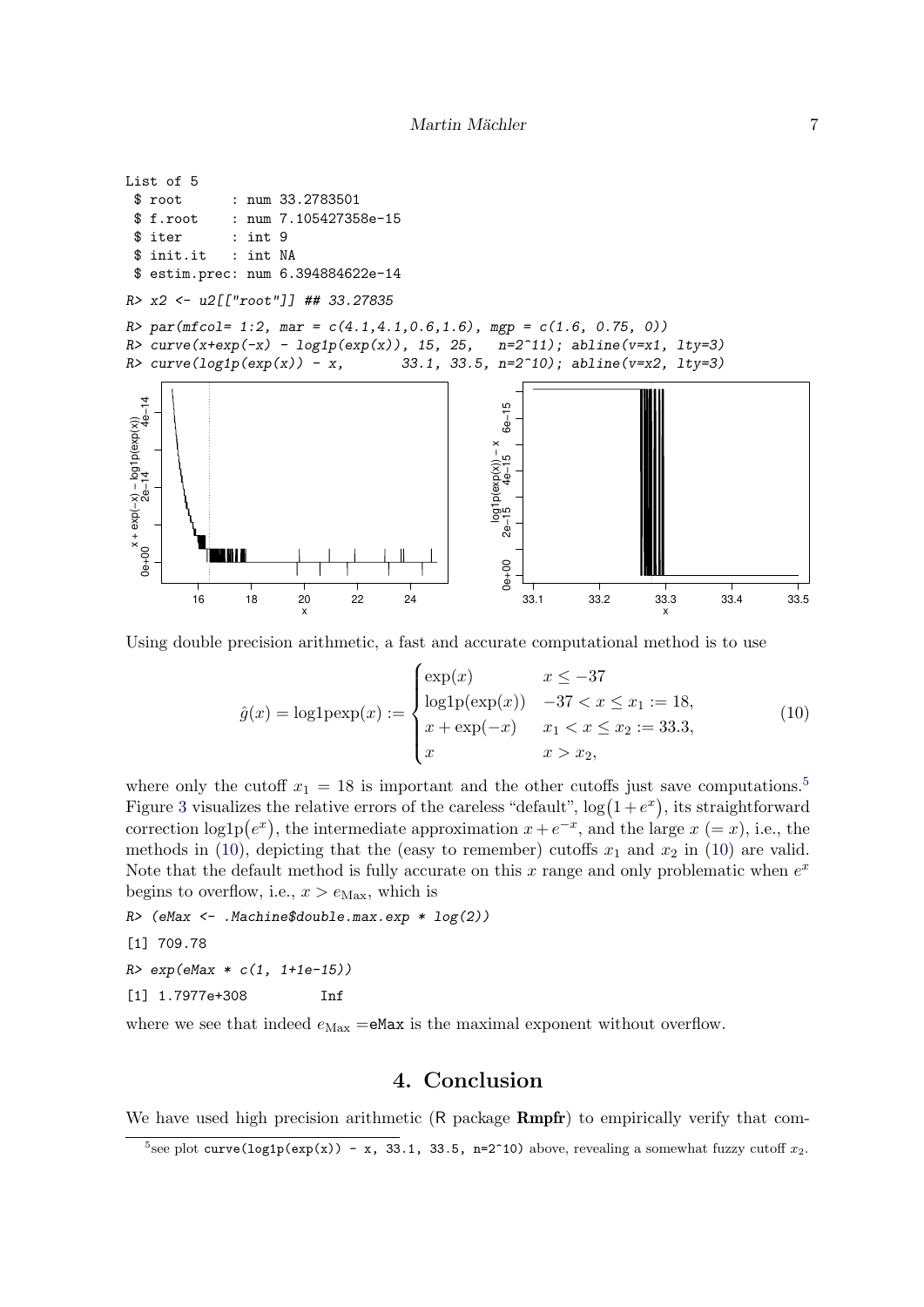

<span id="page-7-1"></span>Figure 3: Relative errors (via **Rmpfr**, see footnote of Fig. [1\)](#page-3-0) of four different ways to numerically compute  $\log(1 + e^x)$ . Vertical bars at  $x_1 = 18$  and  $x_2 = 33.3$  visualize the (2nd and 3rd) cutpoints of [\(10\)](#page-6-0).

puting  $f(a) = \log(1 - e^{-a})$  is accomplished best via equation [\(7\)](#page-4-1). In passing, we have also shown that accurate computation of  $g(x) = \log(1 + e^x)$  can be achieved via [\(10\)](#page-6-0). Note that a version of this note is available as vignette (in Sweave, i.e., with complete R source) from the Rmpfr package vignettes.

#### Session Information

*R> toLatex(sessionInfo(), locale=FALSE)*

- R version 4.0.3 Patched (2020-11-02 r79393), x86\_64-pc-linux-gnu
- Running under: Fedora 32 (Thirty Two)
- Matrix products: default
- BLAS: /u/maechler/R/D/r-patched/F32-64-inst/lib/libRblas.so
- LAPACK: /u/maechler/R/D/r-patched/F32-64-inst/lib/libRlapack.so
- Base packages: base, datasets, grDevices, graphics, methods, stats, utils
- Other packages: MASS 7.3-53, Rmpfr 0.8-2, gmp 0.6-1, polynom 1.4-0, sfsmisc 1.1-7
- Loaded via a namespace (and not attached): compiler 4.0.3, tools 4.0.3

## References

<span id="page-7-0"></span>DiDonato AR, Morris Jr AH (1992). "Algorithm 708: Significant digit computation of the incomplete beta function ratios." *ACM Transactions on Mathematical Software*, 18(3), 360–373. ISSN 0098-3500. URL <http://doi.acm.org/10.1145/131766.131776>.